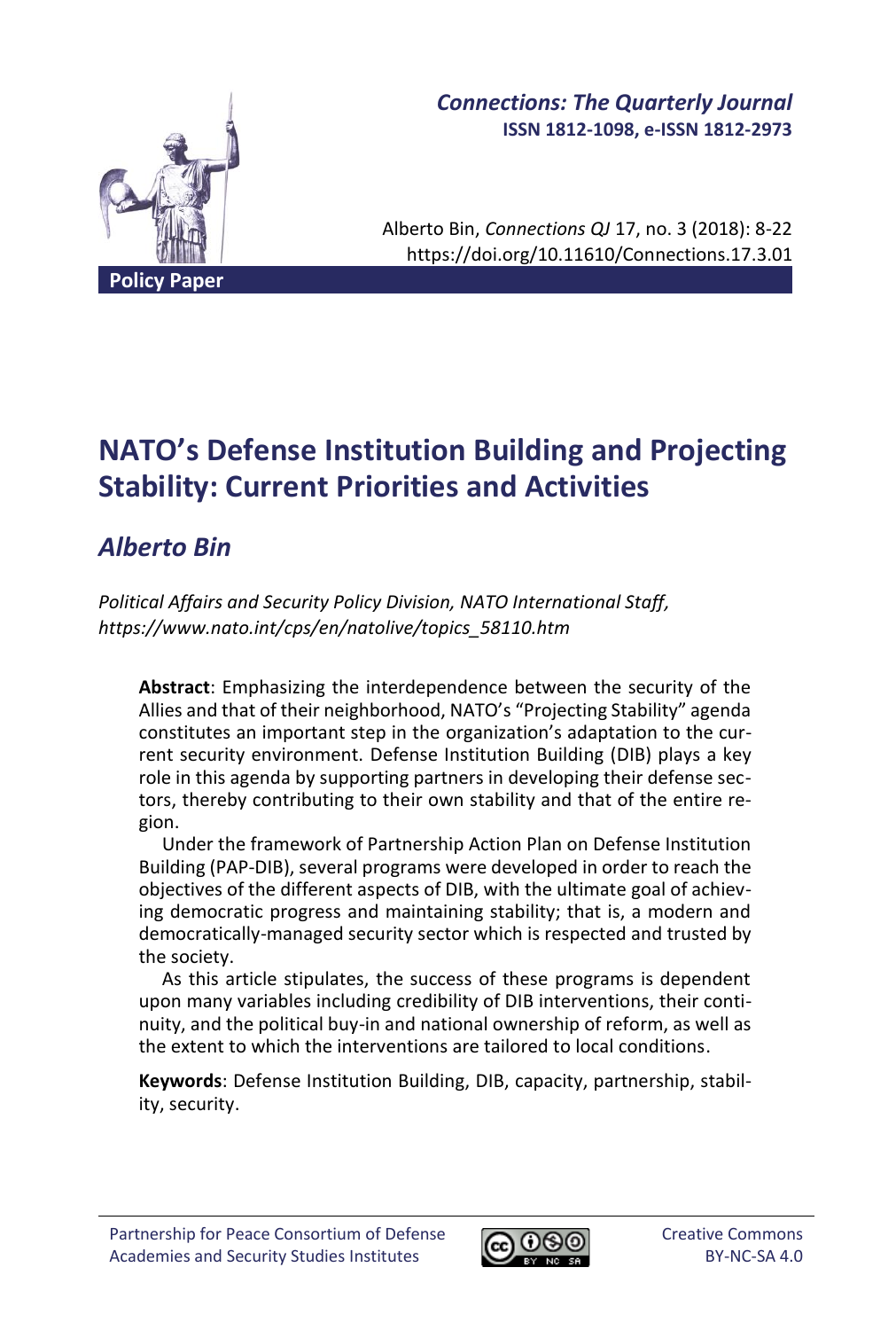## **Introduction**

"If our neighbours are more stable, we are more secure." This statement, $1$  made by the NATO Heads of State and Government at their 2016 Summit in Warsaw, touches upon the core of NATO's work on Projecting Stability. However, efforts aimed at "projecting stability" are not easy to contextualize and conceptualize -'stability' may carry different connotations depending on the circumstances. Nevertheless, in the NATO's context, "Projecting Stability" can probably be best explained as "measures to help the Alliance prepare for, deal with and overcome instability in its neighborhood, including with its partners. It is seen as a holistic approach with a spectrum of engagement, running from partnerships with key states, including capacity building, to crisis management measures relying on military capabilities."<sup>2</sup> Strategically, the Projecting Stability constitutes an important step in the Alliance's efforts to enhance the security area in the Euro-Atlantic region and beyond by addressing both *sources* and *consequences* of instability.

Assisting partners in developing their defense sectors through effective Defense Institution Building (DIB) plays a key role in supporting the Projecting Stability agenda. Defense and security sectors, by their nature serving as the first line of defense, are there to set up 'barriers' against internal and external instability. In this context, the DIB instruments which NATO implements with interested partners directly support implementation of the Projecting Stability agenda by responding to the call to build local capacity in the European neighborhood by training local forces, fighting corruption and enhancing democratic institutions. In the words of the NATO Secretary General himself: "the idea of NATO [of] projecting stability is very much about how can we build local capacity in different ways in different countries, not only by training local forces but also by fighting corruption, building institutions."<sup>3</sup>

NATO's contribution to the development of effective and efficient state defense institutions also reinforces the Alliance's commitment to international security cooperation with partners by, among others, assisting them in developing institutional resilience to effectively respond to modern threats and challenges

<sup>1</sup> *The Warsaw declaration on Transatlantic Security*, issued by the Heads of State and Government participating in the meeting of the North Atlantic Council in Warsaw, July 8-9, 2016; accessed September 13, 2018, https://www.nato.int/cps/en/natohq/ official\_texts\_133168.htm.

<sup>2</sup> Ruben Díaz-Plaja, "Projecting Stability: an agenda for action," *NATO Review*, March 13, 2018, accessed September 13, 2018, https://www.nato.int/docu/review/2018/Alsoin-2018/projecting-stability-an-agenda-for-action-nato-partners/EN/index.htm.

<sup>&</sup>lt;sup>3</sup> "Projecting Stability Beyond Our Borders," Speech by NATO Secretary General, Mr. Jens Stoltenberg, at the Graduate Institute Geneva, March 2, 2017, accessed September 13, 2018, https://www.nato.int/cps/ic/natohq/opinions\_141898.htm.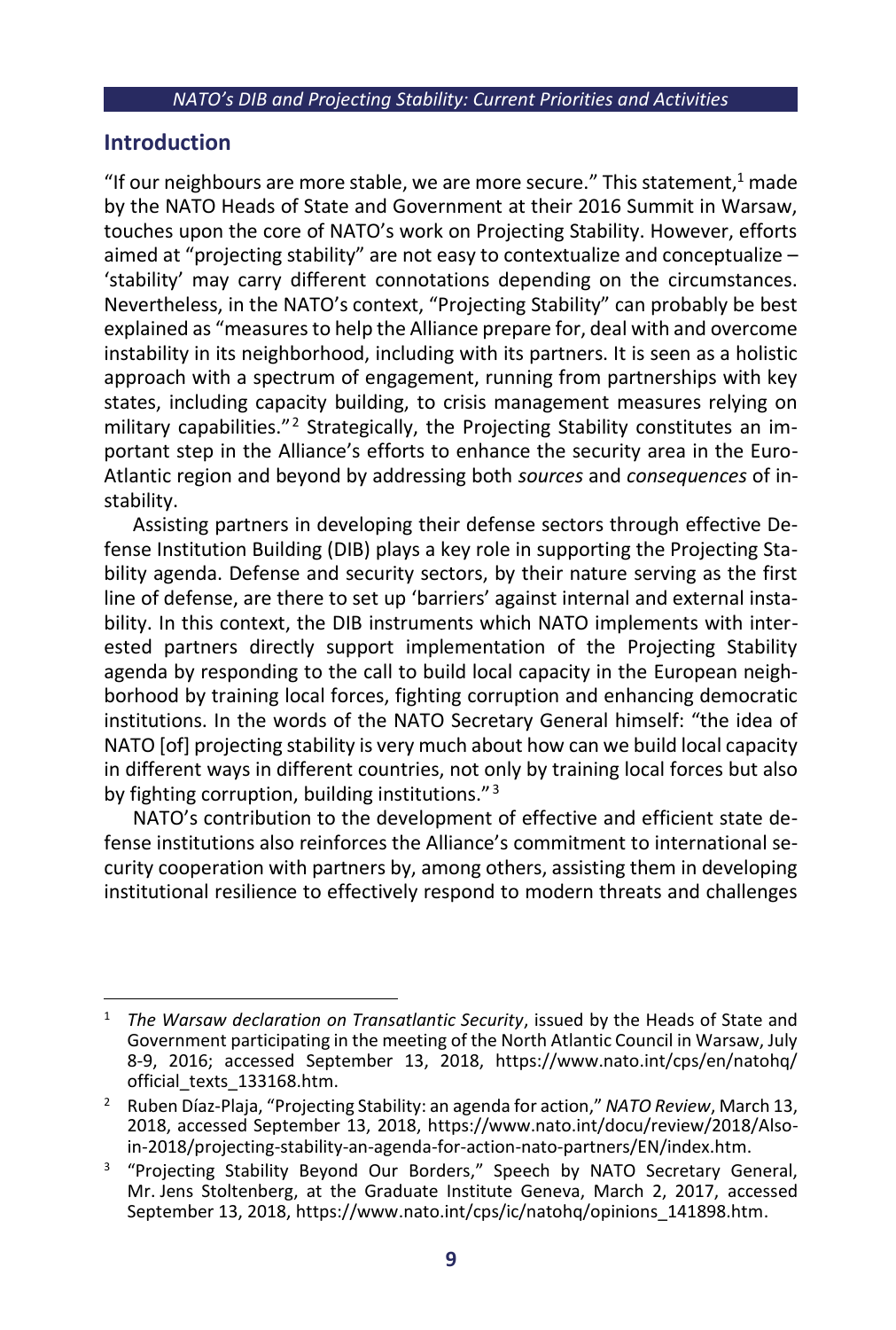by strengthening relevant capacities in key areas including cyber security, counter-terrorism or border security.<sup>4</sup>

Over the years, NATO has developed and implemented with interested partners various DIB instruments. This article addresses current policy priorities of and practical activities implemented under key NATO's DIB programs executed by the NATO International Staff Political Affairs and Security Policy Division (PASP).

# **NATO's DIB: Key Building Blocks**

The Partnership Action Plan on Defense Institution Building (PAP-DIB) provides a key policy framework within which to promote practical cooperation in institutional reforms in and the restructuring of defense sectors. Although it was launched as long ago as at the NATO's Istanbul Summit in 2004, and despite the changes to the security environment and the emergence of new threats and challenges, its key directions remain valid.

In the context of "Projecting Stability," suffice it to mention that the key principle of the PAP-DIB—that of NATO assisting interested partners in increasing their ability to establish "effective and efficient state defense institutions under civilian and democratic control"—remains key to both sustaining democratic progress and maintaining internal stability. Indeed, there is no stability without the state ensuring effective democratic control over its security sector which, if uncontrolled, may become a source of instability in itself.

Key examples of the programs which directly support implementation of the PAP-DIB objectives include:

- Building Integrity (BI);
- Defense Education Enhancement Program (DEEP);
- Military Career Transition Program (MCTP); and
- the Professional Development Program (PDP).

# **Building Integrity**

Building Integrity (BI), which was launched in 2007, is part of a step by step approach to strengthening integrity and good governance in the defense and related security sector elaborated in the PAP-DIB. BI remains an integral part of the

<sup>&</sup>lt;sup>4</sup> At their 2018 NATO Summit in Brussels, NATO Heads of State and Government reinforced their commitment to help NATO's Partners to increase their ability to confront today's security challenges by reaffirming their determination to help them "to build stronger defence institutions, improve good governance, enhance their resilience, provide for their own security, and more effectively contribute to the fight against terrorism." *Brussels Summit Declaration*, issued by the Heads of State and Government participating in the meeting of the North Atlantic Council in Brussels, July 11-12, 2018, accessed September 13, 2018, https://www.nato.int/cps/en/natohq/official\_ texts\_156624.htm.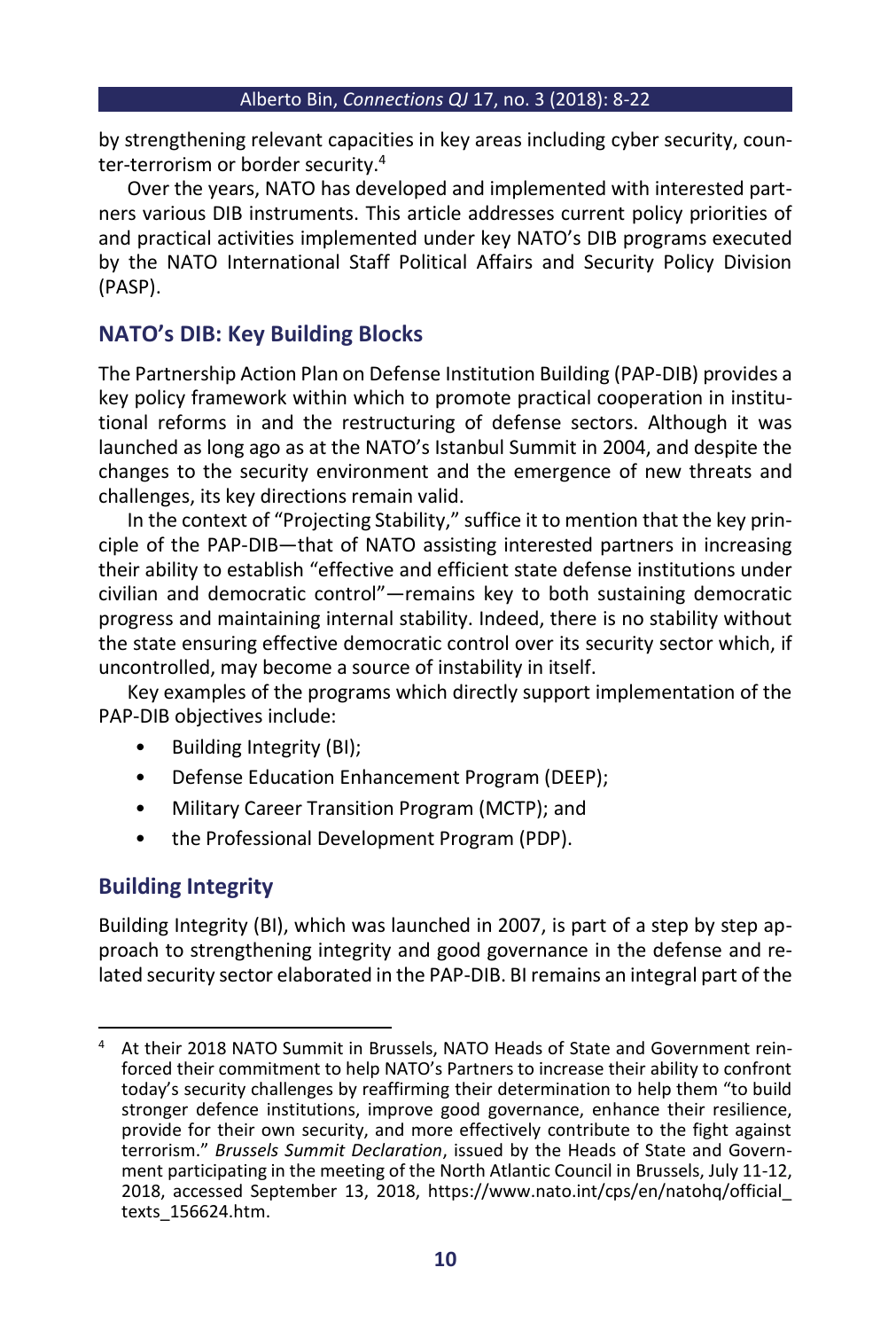Alliance's ongoing commitment to make the PAP-DIB more operational, translating the words agreed in Istanbul into deeds. How? Since its creation in 2007, NATO BI has developed expertise and new approaches to meet the needs of nations – Allies and Partners. This support is aimed at promoting good practices at the institutional level and enhancing the skill set of civilian and uniformed personnel working in the defense and related security sector.

While some existing NATO partnership tools and mechanisms such as the Trust Fund Policy, the Partnership Planning and Review Process (PARP) and networks such as the Partnership Training and Education Centers (PTECs) were readily adapted, it was also clear that a new approach would be needed to strengthen the good governance component of the defense and security sector. To do this, a new approach was developed making maximum use of existing tools and design of new tools to fill the gaps. This approach of mixing 'old' and 'new' has led to the creation of a BI toolkit that includes diagnostic tools, references identifying good practices, certified courses, a pool of Subject Matter Experts (SMEs) providing strategic support including peer to peer exchanges and the NATO BI Policy and the Action Plan. The BI Self-Assessment Questionnaire (SAQ) and Peer Review Process is at the heart of BI and is a good example of this innovative approach.

The BI SAQ and the Peer Review Process, trailed by Bosnia and Herzegovina, Norway and Ukraine marked the first new BI tool. The BI SAQ and Peer Review Process draws on NATO's extensive defense planning experience and proven methodology in the conduct of surveys and the UNODC and OECD peer review processes. The BI SAQ is a diagnostic tool; it covers the functional areas identified in the PAP-DIB. The completed survey provides a snapshot of current institutional procedures, both good practices and areas of risk. The written information is complemented by consultations in capitals. This process provides the basis for the Peer Review and development of a set of recommendations aimed at building good governance in the defense and related security sector. The report is not the end. On request, the NATO BI provides ongoing support, helping nations in developing implementation plans, promoting best practices and developing institutional capacity. In this context, NATO BI is unique in providing tailored longterm support to strengthen integrity, transparency, and accountability in the defense and related security sector.

Implementation of the PAP-DIB objectives requires a long-term commitment of leadership and staff and a multi-year action plan. Given the number of requests for support experienced in 2007-2011, it was clear that a sustainable and structured process was needed to provide consistent and sustainable support to individual nations. As a follow up to the NATO Chicago Summit (2012), BI was recognized as part of the Allied Command Transformation (ACT) Global Programming and established as a NATO Education and Training Discipline. The PASP was designated as the NATO-wide Requirement Authority (RA) and leads on the implementation of the BI Education and Training Plan approved by the North Atlantic Council in August 2012. This was the first step toward sustainability. This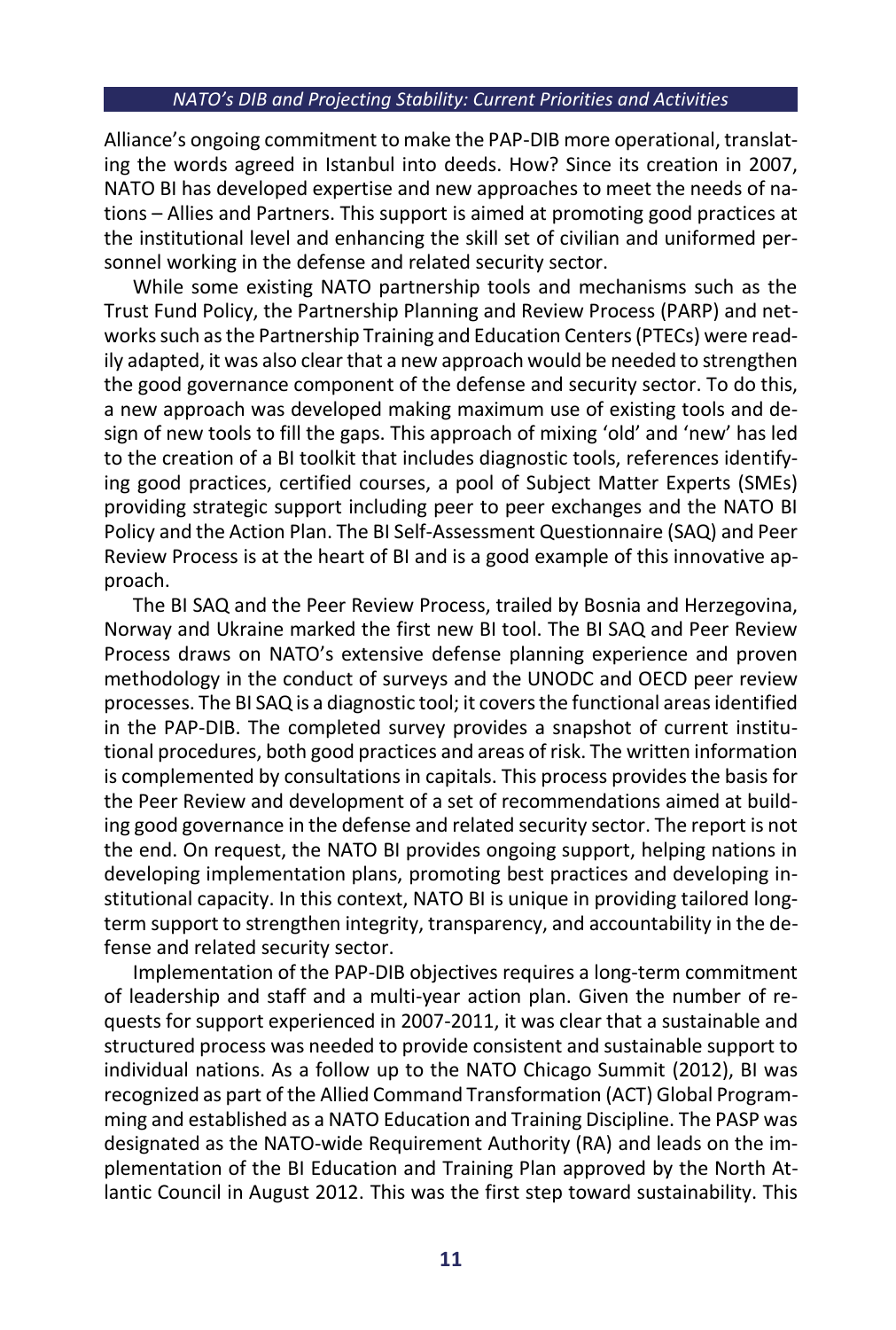decision also provided the foundation for close civil-military cooperation, for the review of lessons learned and development of NATO certified courses conducted online, on residential basis and using mobile training teams.

BI certified courses are conducted on a regular basis at the DIB School in Georgia as well as national facilities from Colombia to Afghanistan. In 2017, the BI conducted training for 2 740 civilian and military representatives. In collaboration with the NATO Defense Education Enhancement Program (DEEP), the NATO BI team is working with Armenia, Ukraine and others to implement the NATO BI Reference Curriculum and develop the next generation of civil and military staff to strengthen good governance and implement key areas of the PAP-DIB.

At the NATO's Wales Summit (2014), BI and developing institutional capabilities were recognized as key components of the Defense Capacity Building Initiative (DCBI). As of Summer 2018, BI contributes to DCB packages for Georgia, Iraq, Jordan, Moldova and Tunisia as well as partnership packages for Afghanistan, the Kosovo Security Forces and Ukraine. NATO BI has also taken steps to contribute to NATO's efforts in other areas including combating terrorism and implementation of UNSCR 1325 and related Resolutions.

The NATO BI Policy endorsed by Heads of State and Government (HOSGs) at the Warsaw Summit (2016) established the explicit link between good governance and security and reaffirmed the importance of transparent and accountable defense institutions under democratic control for stability in the Euro-Atlantic Area and for international security cooperation. <sup>5</sup> The BI Action Plan developed by NATO Foreign Ministers sets the course for a strategic approach to integrity and good governance. It identifies concrete steps to make BI conceptually robust and operationally applicable across NATO's political and military lines of activity. The NATO BI Action Plan is directed at enhancing institutional capabilities, individual capacity, and at mainstreaming BI principles into the fulfilment of NATO's core tasks: collective defense, crisis management and cooperative security. The first report on the implementation of this Policy was noted by NATO HOSGs at the Brussels Summit in July 2018.

## *BI: Achievements in Brief*

Country-specific strategies are tailored to individual nations and synchronized to national planning processes. This targeted systems-based approach is focused on processes and procedures as well as on assisting the establishment of a professional corps of SMEs to implement BI measures. There is no "one size fits all,"

<sup>&</sup>lt;sup>5</sup> HOSGs invited NATO's partners to be associated to the NATO BI Policy. As of August 1, 2018, the following nations are associated to the NATO BI Policy: Armenia, Australia, Austria, Azerbaijan, Belarus, Bosnia and Herzegovina, Colombia, Finland, Georgia, Ireland, Kazakhstan, the Kyrgyz Republic, Malta, Republic of Moldova, Serbia, Sweden, Switzerland, Tajikistan, the Former Yugoslav Republic of Macedonia,\* Turkmenistan, Ukraine, and Uzbekistan.

<sup>\*</sup>Turkey recognizes the Republic of Macedonia with its constitutional name.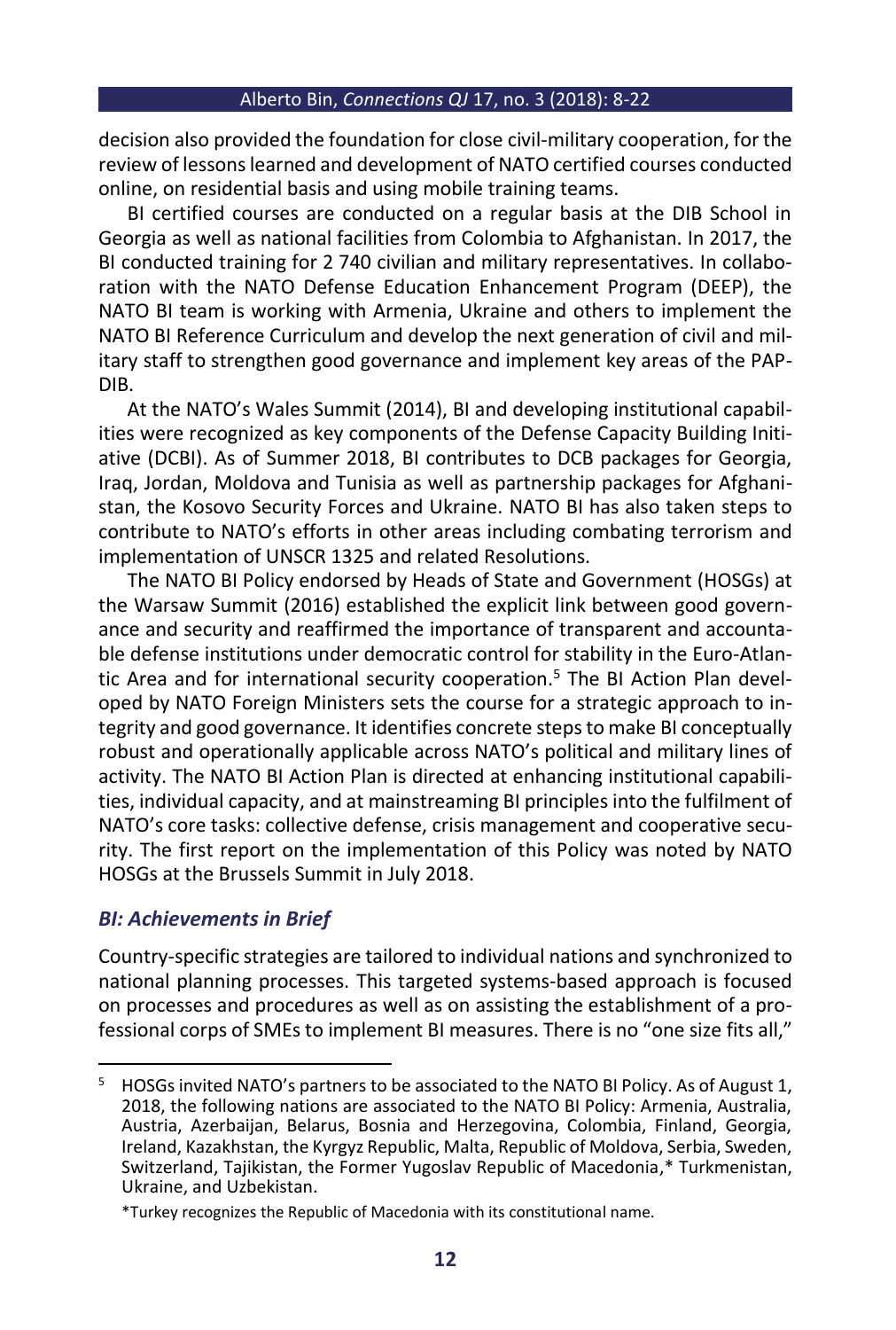though many nations share common challenges in key functional areas including: procurement, defense acquisition, and contracting; human resources management (HRM); and management of financial resources. Integrity Development Goals have been developed in nine partner nations. Progress is tracked through annual consultations and reporting making use of the PARP Process.

Participation in NATO BI is on a voluntary basis. NATO common funds are supplemented by voluntary contributions to the NATO BI Trust Fund. <sup>6</sup> The NATO BI tools and methodology are being used by NATO Allies and partners alike to assess risks and to build institutional capacity. To date, 20 nations are taking part in the BI Self-Assessment Questionnaire and Peer Review Process. The NATO BI staff promote peer to peer contacts and maintain a network of SMEs drawn from the public and private sector. The expertise on offer corresponds to the subjects identified in the PAP-DIB.

## *Is NATO BI Making a Difference?*

It is almost 15 years since the PAP-DIB was presented at the Istanbul Summit and a decade since the introduction of NATO BI. What has been the impact? In addition to the 2 740 civilian and military representatives who received BI education and training, an independent assessment of NATO BI undertaken by the Stockholm International Peace Research Institute (SIPRI) confirms that NATO BI has achieved positive medium- and long-term policy impacts. Some of the changes highlighted in the SIPRI Report include:

- 11 nations have introduced changes in legislation
- 12 nations have introduced new business practices
- 15 nations have introduced new education and training requirements; and
- 16 nations have introduced permanent structures.

# *What Is Planned for the BI Agenda 2019-2022?*

December 2018 marks the end of more than a decade of innovation and achievement for the NATO BI agenda and the PAP-DIB. The development of a strategic political-military framework including the development of the Policy, Action Plan and creation of a new NATO Education and Training Discipline, combine to provide a favorable starting position for BI 2019-2022. While a number of gaps remain, the progress made has been considerable and provides a solid starting position for "BI 2.0" to be launched in January 2019. These NATO-led efforts have also attracted the attention of other International Organizations including the EU, the OECD, the UNODC, and the World Bank. As part of the implementation of the NATO-EU Joint Declaration, the EU will contribute 2 million euro to NATO BI in 2019-2022. In announcing this decision, the EU referred to NATO as the

<sup>6</sup> Contributing nations as of 1 August 2018 are the Czech Republic, Denmark, Finland, Norway, Poland, Switzerland, and the United Kingdom.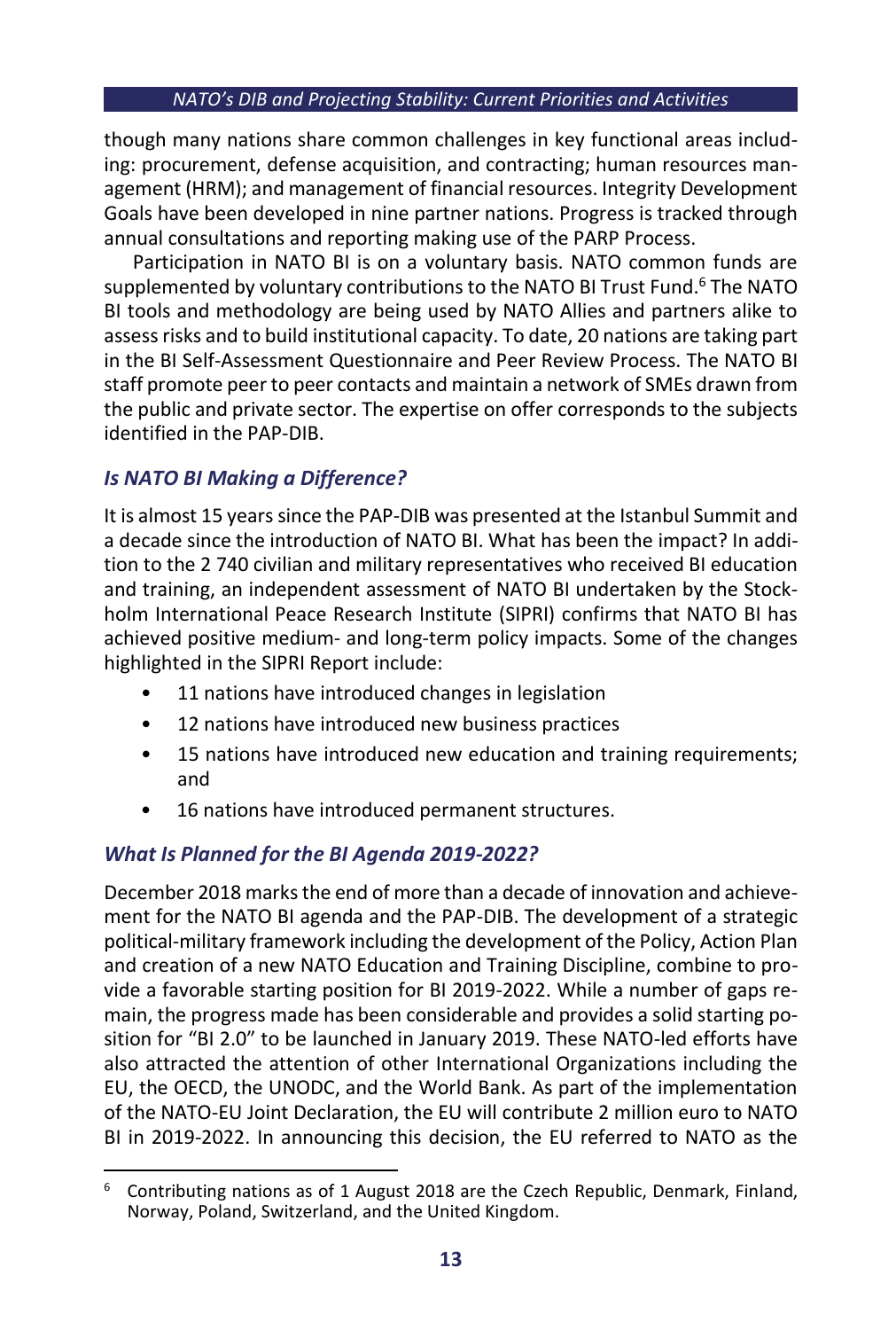"partner of choice" in promoting good governance in the defense and security sector.

The BI agenda for the next phase will be focused on two inter-connected lines of effort. First, mainstreaming BI into national and NATO policies, plans, procedures, and doctrine. The aim is to shift from *ad hoc* to institutional arrangements embedding BI and the principles rooted in the PAP-DIB at the strategic, operational and tactical levels. The second line of effort will be aimed at enhancing BI's engagement; scaling up support with nations already making use of the BI toolkit and resources and raising awareness with nations who, to date, have had limited engagement with the BI agenda. Both of these lines of effort recognize the importance of ongoing monitoring and evidence-based learning.

BI is open to NATO members and partners. The BI Program has benefited considerably from nations' expertise and sharing of lessons learned.<sup>7</sup>

# **Defense Education Enhancement Program (DEEP)**

Education matters – in the defense sector as in any other realm of political and social life. Defense education is key to developing mature personalities able to make responsible decisions based on a profound understanding of the complexity of modern defense and security issues, professional excellence, and a set of fundamental values and norms. Those personalities are the core of any functioning institution in the defense and military field. Hence, defense education provides an invaluable contribution to NATO's Defense Capacity Building (DCB) initiatives as well as to its Projecting Stability objectives.

Defense education is a dynamic concept. It requires a clear and comprehensive vision of how a nation's military personnel—from cadet to general officer has to be prepared to fulfil its tasks and functions. At the same time, it has to be responsive and adaptive to new developments. International cooperation that allows the exchange of experience and best practices is the 'silver bullet' for continuous improvement.

To support the implementation of the defense education component of the PAP-DIB, in 2006 NATO Allies agreed to launch the Education & Training for Defense Reform Initiative which aimed to create a partner-wide collaborative mechanisms and tools to help to implement the PAP-DIB by supporting education of civilian and military personnel in efficient and effective management of national defense institutions under civil and democratic control. Based on this initiative, in 2007 the PASP, together with the Partnership for Peace Consortium of Defense Academies and Security Studies Institutes (PfP Consortium), launched the Defense Education Enhancement Program (DEEP).

DEEP works with partner nations to help to identify the needs and gaps of education institutions in the defense and military domain. The three main components—institutional, curriculum and faculty development—are operational-

<sup>&</sup>lt;sup>7</sup> For more information about BI see https://www.nato.int/cps/en/natolive/topics 68368.htm.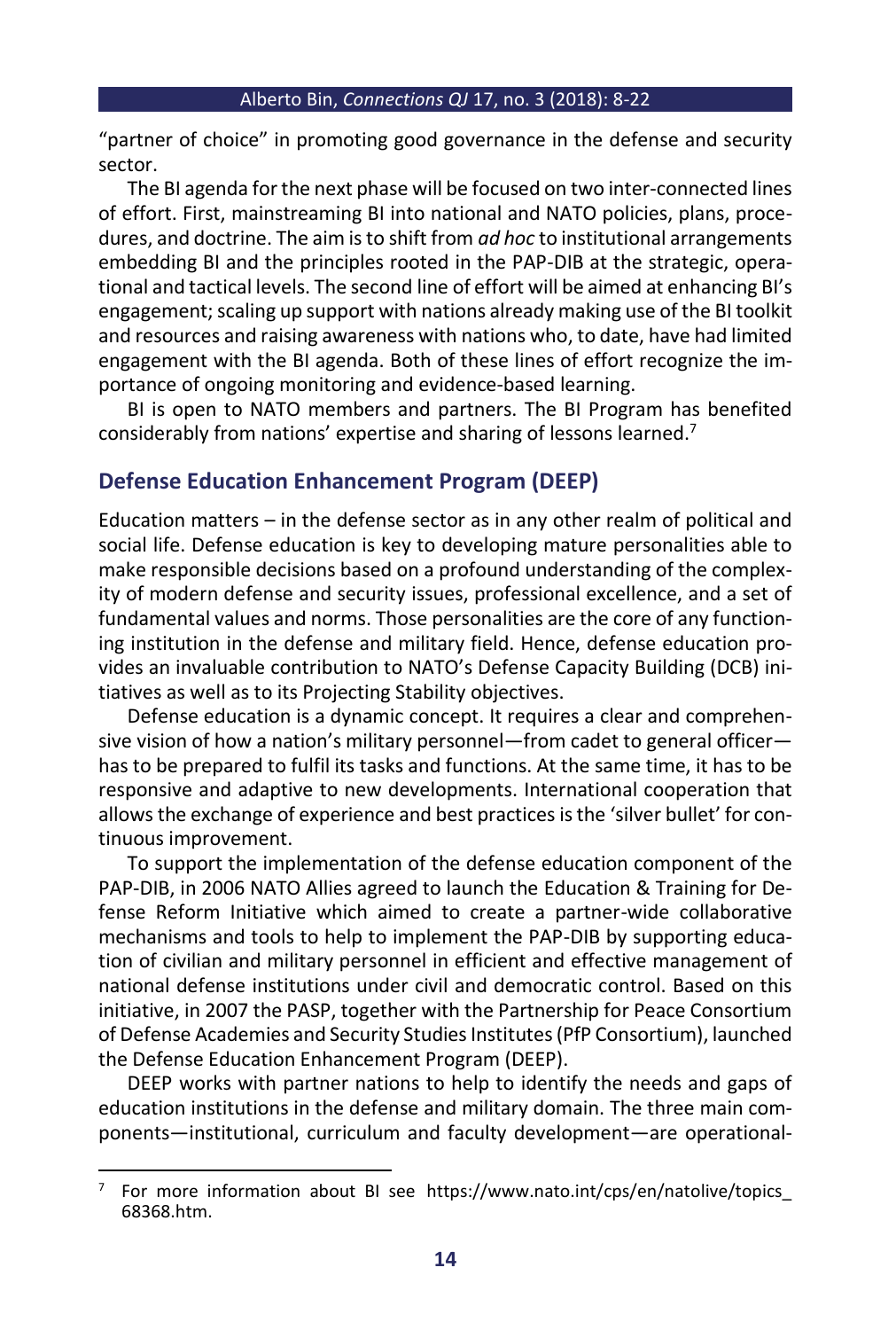ized via dialogue between institutions in NATO and partner countries as well as peer-to-peer consultations among allied and partner SMEs.

Through DEEP, the Alliance helps partners to modernize and professionalize the organizational structure of Professional Military Education (PME) institutions and to provide solutions to build quality assurance processes within the system. It also helps to review or establish an army-wide concept of the military education, which guides PME institutions through the educational process at all levels.

Aside from helping individual countries to develop their educational institutions, NATO is also aiding them in developing curriculum ("what to teach"), available to all Allies and partners. Years of committed effort by prominent experts from Allied and partner countries have produced five unique products: the Reference Curriculum on Defense Institution Building, on the Professional Military Education for Officers and on the Professional Military Education for Non-Commissioned Officers, Cyber Security and Counter Insurgency (COIN). Counter-terrorist Reference Curriculum is currently under development.

Faculty development ("how to teach") is the third pillar of DEEP in addition to institutional assistance and curriculum development. NATO helps to maintain an international professional network which brings together defense and military educators from Allied and partner countries to exchange experience in teaching methodologies and support those interested via peer-to-peer advice and assistance.

The Alliance has developed and relies on a vast transatlantic web of institutions and individuals who support these projects on a voluntary basis. Some 70 defense education Allied and partner institutions have engaged in DEEP: the US Joint Forces Staff College, the US Army War College, the US Naval War College, the Bulgarian Naval Academy, the Canadian Defence Academy, the National Defense University of Poland, the National Defense University of Romania, the Czech University of Defense, the Slovak Armed Forces Academy, the German Führungs Akademie, the Geneva Centre for Security Policy, the George C. Marshall Center in Garmisch-Partenkirchen, to name just a few. The NATO Defense College and the NATO School Oberammergau also support the program. The Partnership for Peace Consortium of Defense Academies and Security Studies Institutes, an Austrian-German-Swiss-Canadian-Polish-US initiative, is instrumental in helping NATO to manage the network and the DEEP projects, with a dedicated working group, the Education Development Working Group.

There are currently 13 individual country DEEP programs, with different focus and at different stages of development, engaging Afghanistan, Armenia, Azerbaijan, the former Yugoslav Republic of Macedonia, <sup>8</sup> Georgia, Kazakhstan, Kyrgyzstan, Mauritania, the Republic of Moldova, Mongolia, Serbia, Tunisia, and Ukraine.

DEEP is and will continue to have long-term sustaining impact on partner nation professional military education systems. It has proven to be an excellent

Turkey recognizes the Republic of Macedonia with its constitutional name.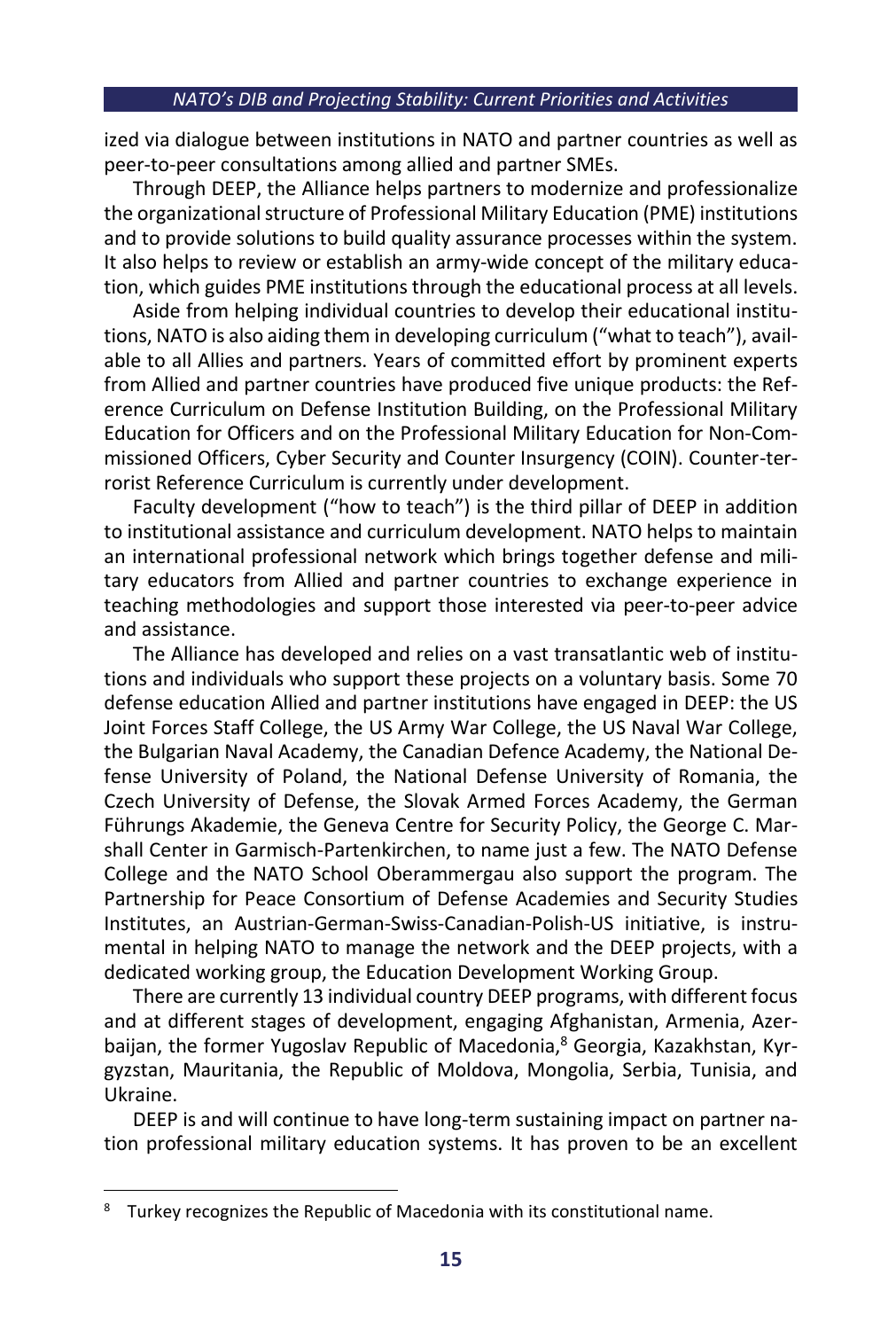support program for the sustainment of other DCB and DIB programs, and is a core project under the Projecting Stability initiative. As a clear illustration of Allied commitment to this area of work, in 2014 at their Wales Summit, Allied Heads of State and Government stated that they "will continue to build defence capacity and interoperability through such initiatives as the Defence Education Enhancement Programme."<sup>9</sup> At their Summit in Warsaw, they further stated that "NATO's added-value in contributing to the international community's efforts includes its ability to offer defence reform assistance and advice in a coherent way, its recognized track record in the training and development of local forces, including in more difficult circumstances, and defense education." <sup>10</sup>

## **Military Career Transition Program (MCTP)**

The NATO's Military Career Transition Program is another initiative directly supporting the successful pursuit of the DIB and Projecting Stability objectives. It aims to support the design, development and implementation of an operational, sustainable, effective and integrated approach of military personnel career transition embedded in the Armed Forces personnel management function. The program can also be implemented in other organizations of the national security sector with military formations.

A robust and effective system of military career transition to professional life is a fundamental pillar of personnel support and a tangible manifestation of the Armed Forces' positioning as an attractive employer. It allows military workforce to serve with a sense of security, knowing that they will receive appropriate assistance helping them to be prepared for civilian life including future employment after they leave the service. Employment or self-employment are often the most important pillar for this transition. Choosing which career to pursue often influences other elements of transition from the Armed Forces such as the choice of location for housing, education, health and welfare. The personnel need to address these issues before their departure and supporting them in this process constitutes a key element of modern HRM.

The experience acquired by the NATO Allies indicates that a comprehensive coverage, starting as early as the time of entry in the Armed Forces, contributes to military personnel's loyalty and to the Armed Forces' overall performance. Recruitment, retention and transition back to civilian life constitute the three main components of quality-oriented HRM in the security sector. Resettlement is another important element in military recruitment and retention of highly qualified personnel. Improving the Armed Forces effectiveness at tackling these

<sup>9</sup> *Wales Summit Declaration*, issued by the Heads of State and Government participating in the meeting of the North Atlantic Council in Wales, September 5, 2014, accessed September 13, 2018, https://www.nato.int/cps/ic/natohq/official\_texts\_112964.htm.

<sup>10</sup> *Warsaw Summit Communiqué*, issued by the Heads of State and Government participating in the meeting of the North Atlantic Council in Warsaw July 8-9, 2016, accessed September 13, 2018, https://www.nato.int/cps/en/natohq/official\_texts\_ 133169.htm.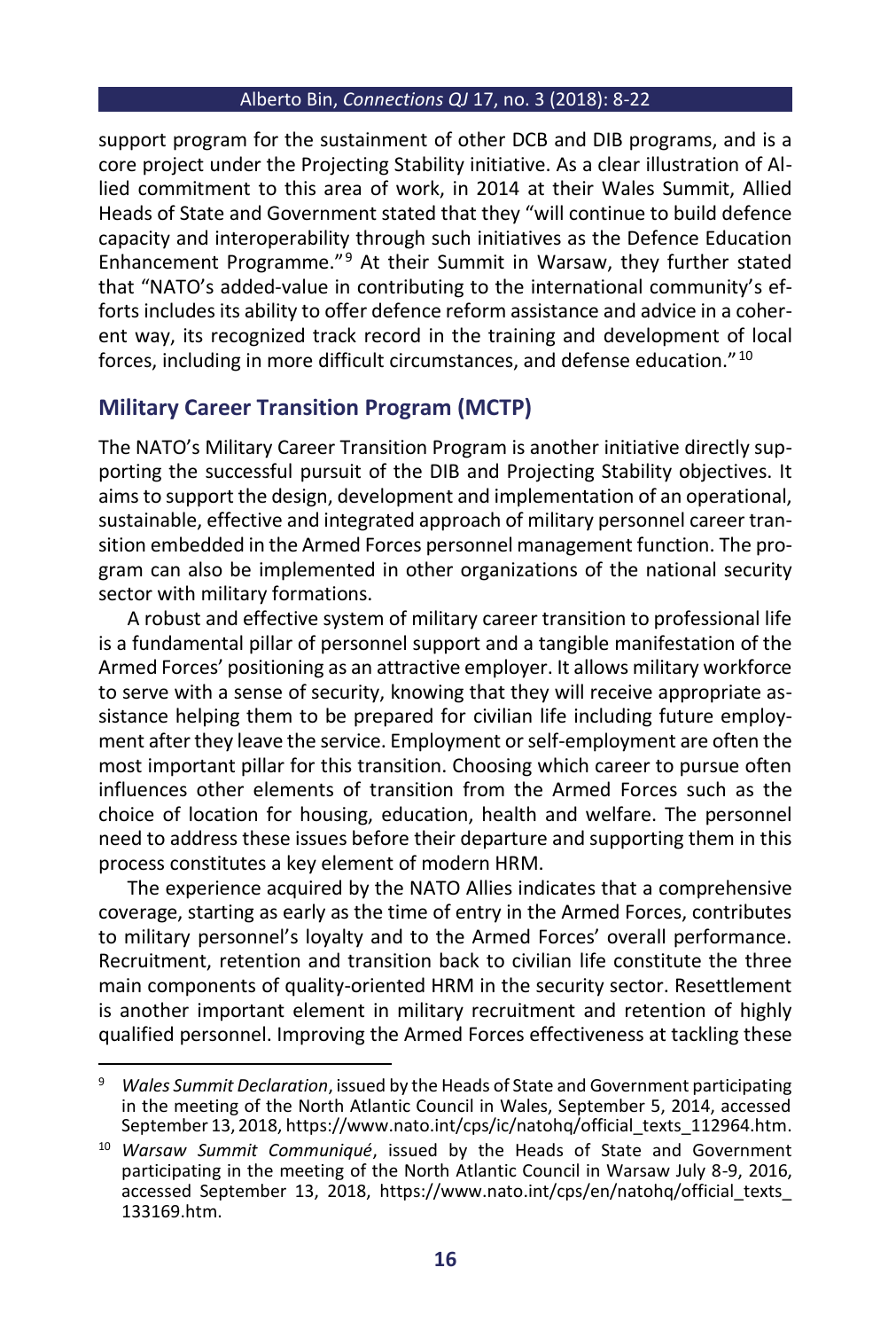issues can be described, overall, as "Managing Personnel Life Cycles": it constitutes a continuous process that covers the recruiting, developing and discharging of personnel.

Defining the overall concept for HRM, as well as the concept of military career transition system, is a policy decision typically made at the level of command and leadership. Choice of military career transition model requires the defense system leadership to set up an effective transition system and to manage the military personnel with a long-term perspective, adjusting to upcoming security challenges, emerging constraints, and societal and economic dynamics. It underlines the importance of an effective system to support re-integration of service leavers into civilian life.

With military skills that are not easily transferable to civilian life, many former military personnel must adapt their current skills or learn new ones. The current economic climate has made the transition even more difficult but NATO's MCTP helps former military personnel to carve out a new career and a new livelihood. The Program plays a significant role in the DIB process of making defense and security sectors more resilient to prevent or minimize instability and conflict. NATO applies three key elements to support interested partners in addressing these objectives: all three in Ukraine and one of them in Kyrgyzstan.

### *Resettlement Program*

The Resettlement Program operates in Ukraine since 2000 under the NATO's civil budget. It aims to facilitate the re-integration process for the released professional military personnel by enabling them to acquire an additional professional qualification in correspondence with the demand of the civilian labor market. It thus enhances the national workforce and, in doing so, prevents social instability, especially in times of military transition and conflict.

The average percentage of the Program graduates' re-integration into the civilian labor market over the years is not less than 75%. Until June 2018, the Program assisted to around 10 200 graduates from the Ukrainian Armed Forces (UAF), the National Guard of Ukraine, the State Border Guard Service of Ukraine, and the Security Service of Ukraine in more than 65 locations all over the territory of Ukraine in vocational training and job finding assistance.

NATO has been implementing a similar resettlement program in Kyrgyzstan where some 1 200 graduates received resettlement support between 2010 and the first half of 2018.

## *Policy Advice Component: Military Career Transition Trust Fund (MCT TF)*

Under the lead of Norway, with contributions from Albania, Croatia, Greece, Luxembourg, Portugal, and Turkey, the MCT TF assists Ukraine in developing and implementing a sustainable, effective and integrated approach of the MCT and resettlement of military personnel embedded in the personnel management function of the UAF and other participating state organs with military formations such as the National Guard and the State Border Guard Service. The MCT Pro-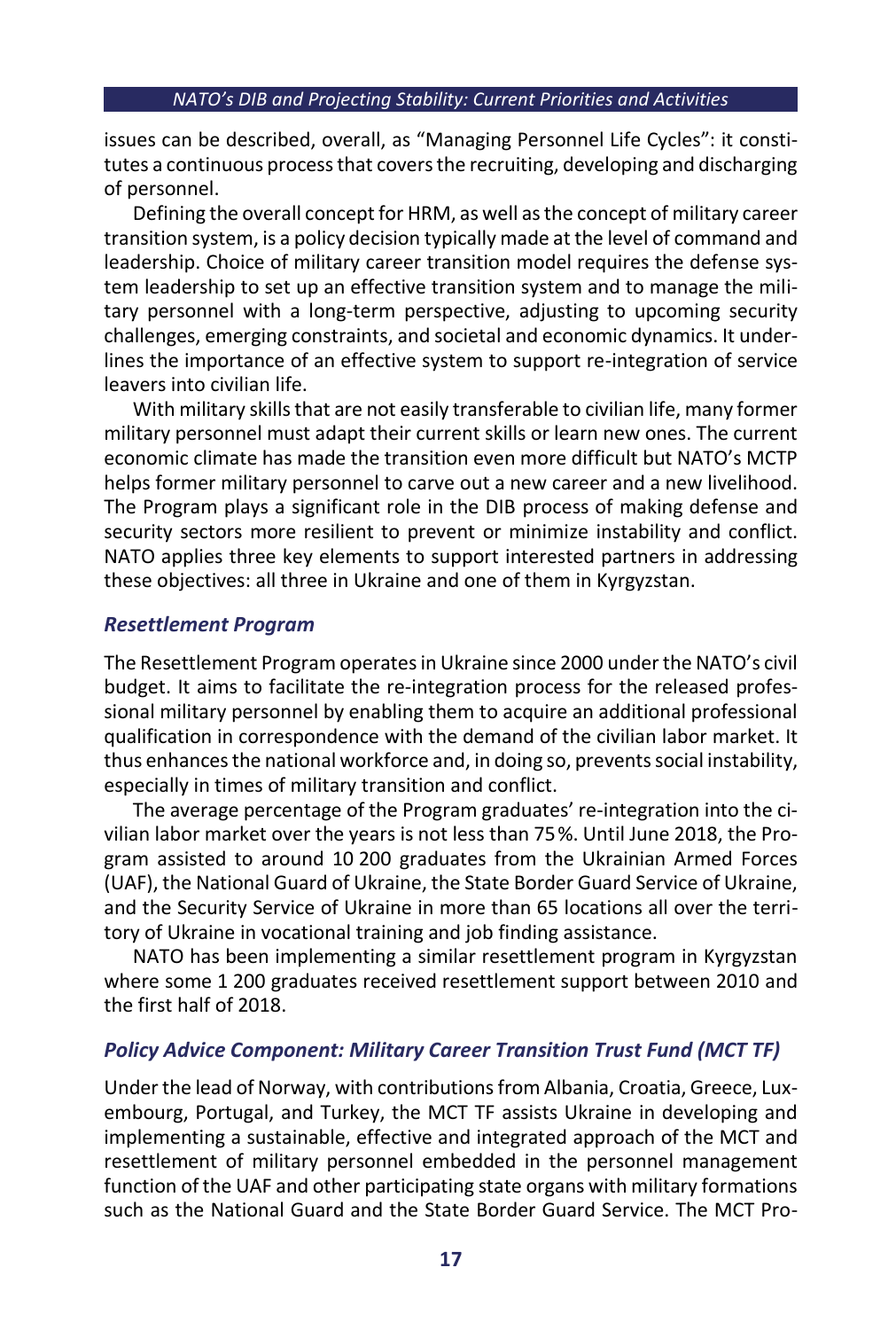gram is focused on militaries and their families; it also promotes peace through qualitative democracy, good governance principles and values such as the promotion of fundamental freedoms and human rights, justice, and the rule of law.

Since its launch, the MCT TF has delivered various analyses, conceptual work and policy considerations, as well as practical activities in a number of areas such as familiarization visits and professional development training of selected SMEs. Different resettlement systems of NATO member states have been examined along with experiences of how social adaptation is coordinated, organized and implemented in conjunction with military hierarchies and adjacent politics. A possible Ukrainian MCT model was developed, and the pre-conditions for installing the functional support at the  $1<sup>st</sup>$  line and the  $2<sup>nd</sup>$  line of resettlement within the state organs with military formations and the  $3<sup>rd</sup>$  labor market assistance line within the state employment service, have been identified.

The concept, developed by the MCT TF, is a simple, evidence-based and quickly realizable model. Sets of criteria and methodological tools defining the key elements (organization, eligibility criteria and benefits) of the foreseen resettlement system also have been submitted to Ukraine for consideration by its **Authorities.** 

### *Psychological Rehabilitation Component*

In addition to the resettlement activities and the provision of policy advice on MCT, NATO has since 2014 assisted the Ukrainian armed personnel in managing psychological consequences of the crisis in Ukraine. Supported by the NATO's civil and the MCT TF budgets, these activities aim to address urgent short-term needs enabling former (Anti-Terrorist Operation) Joint Forces Operation participants' smooth reintegration into civilian life. The objective is to prevent and overcome the Post Traumatic Stress Disorder (PTSD) by determining the ways of post-traumatic personal development. The activity also contributes to setting up an overarching sustainable system of the psychological rehabilitation inside the Ukrainian military structures.

From November 2014 until September 2018 the total of 187 psychological rehabilitation seminars for the military servicemen reached around 7 486 beneficiaries (from the Armed Forces, the National Guard and the State Border Guard Service) in 79 different locations all over the territory of Ukraine.

## **Professional Development Program (PDP)**

State institutions play an extremely important role in ensuring democratic development and security of the state. Equally important are the personnel employed in these organizations: their skills and talents are essential to increasing the state's ability to ensure accountability, implement reforms and respond to security challenges. The Professional Development Program (PDP) is a capacitybuilding initiative aimed specifically at increasing skills of key civilians responsible for national security.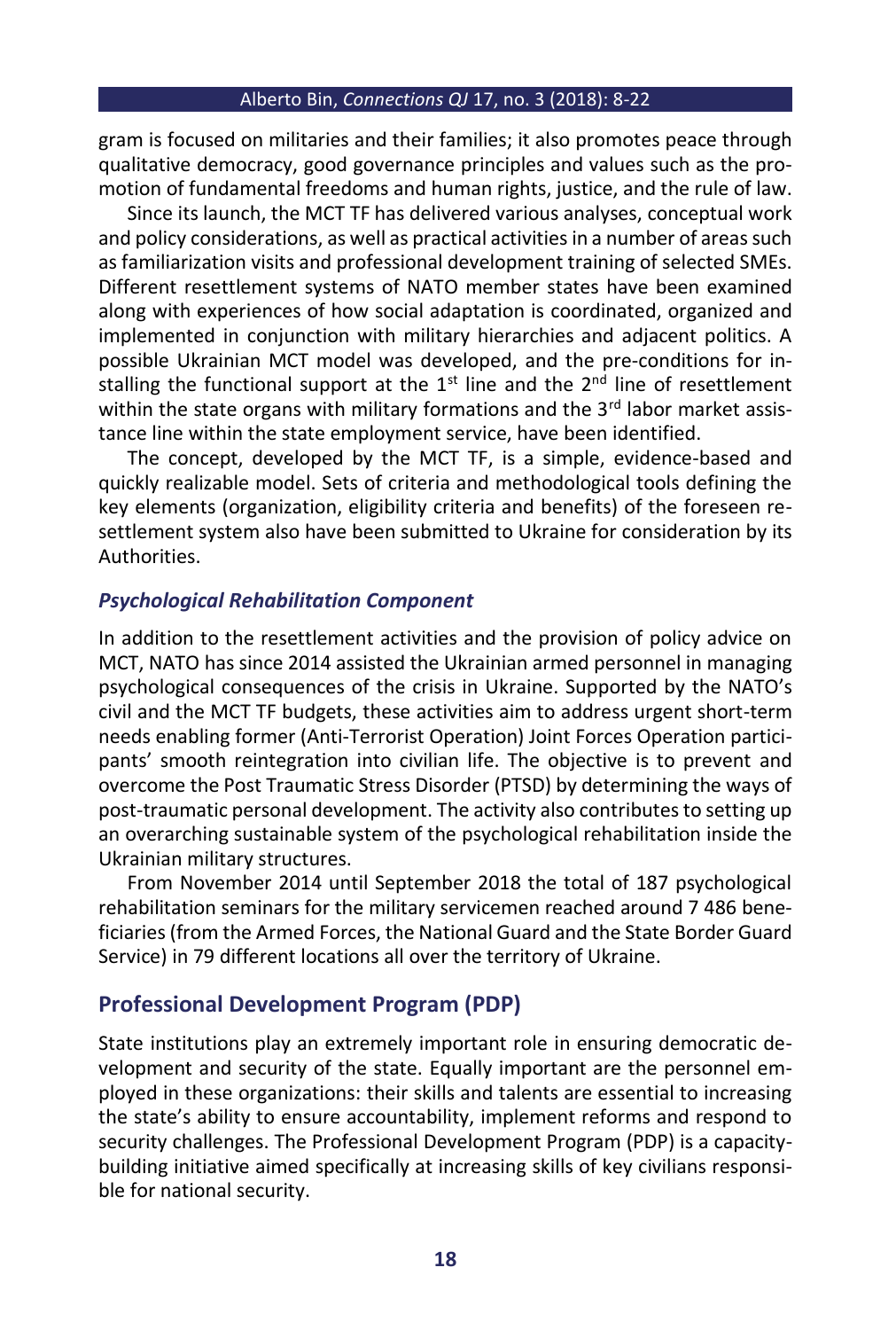## *The NATO-Ukraine Professional Development Program*

The NATO-Ukraine Professional Development Program was launched in 2005. With the United Kingdom as the Lead Nation, the Program has worked to, *inter alia*, facilitate organizational development and implementation of systematic reforms in Ukraine's public sector; support capacity building of Ukrainian professional development agencies and training centers, thereby enabling them to deliver sustainable high-quality training and education to civil servants in the wider defense and security sector; and enhance individual skills of Ukraine's civil servants engaged in Euro-Atlantic integration.

The total amount of direct financial contributions in support of the PDP Ukraine received from the donor Nations amounts to more than 2 million EUR, and in 2011-2016 alone, the PDP offered various training opportunities to some 9 000 civil servants in Ukraine. Trainings addressed areas such as policy development, civilian and democratic control of security forces, internal audit, Critical Infrastructure Protection, and others.

## *Strategic Reorientation of the PDP Ukraine*

In 2016, the PDP initiated its internal transformation to better align its policies and activities with the strategic realities in Ukraine, and to more effectively respond to the strategic objectives of NATO-Ukraine relations. Since then, the PDP also has worked to establish an institutional framework in Ukraine that would be fully responsive to these new requirements. As a result, the Program has forged a partnership with the Office of the Vice Prime Minister of Ukraine for European and Euro-Atlantic Integration to ensure cross-ministerial cooperation, shared opportunities and joint training activities. The Program also cooperates with other institutions in Ukraine including the Ministry of Foreign Affairs of Ukraine, the Presidential Administration, the National Security and Defense Council of Ukraine, the *Verkhovna Rada* (the Parliament) of Ukraine, the Ministry of Defense, and other organizations.

## *What Is New about the Approach?*

In addition to its traditional mission of working together with Ukraine to increase the effectiveness of civil and democratic control of security forces, the Program now focuses on skills of key civilians responsible for national security policy and reform while enforcing the country's capacity to respond to security challenges. It also assists Ukraine in implementing various NATO-Ukraine instruments more effectively. New concepts which the Program has introduced include specific modules for representatives of Ukraine's public sector focusing on, *inter alia*, foreign policy, Hybrid Warfare, Strategic Communications, Leadership, Management, and Gender, the NATO Crisis Management and Response Planning, and the Annual National Program of Ukraine (ANP) – a key policy and implementation instrument which Ukraine uses to design and implement its cooperation with NATO.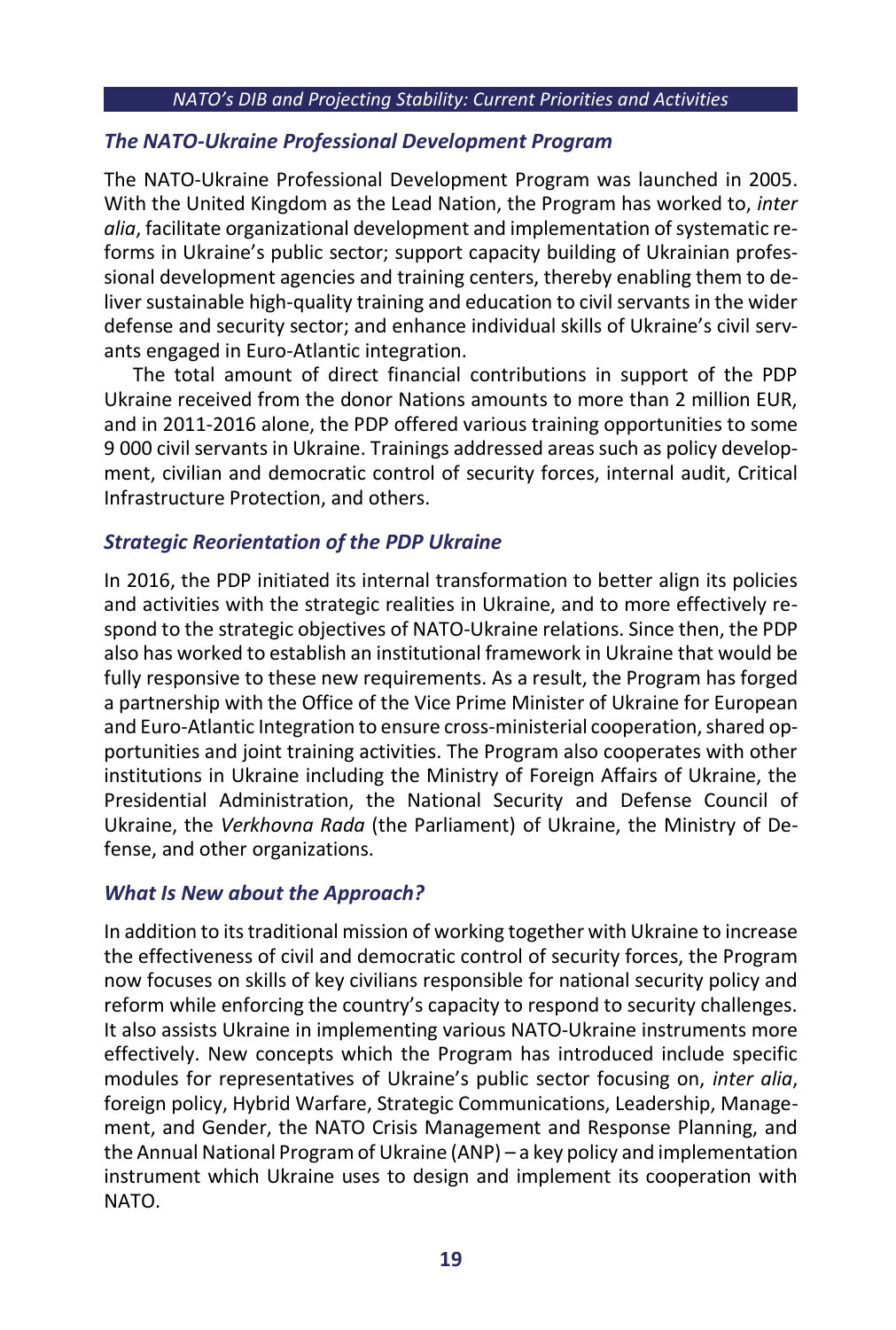As part of its transformation, the Program has also developed a new concept to assist the Government of Ukraine in identifying and increasing professional skills of the key personnel involved in reform efforts, thus helping Ukraine to establish the pool of certified professionals able to handle reform in the security and defense sector of Ukraine. The new principle is to effectively target the Ukrainian civil servants from the wider defense and security sector, directly involved in Euro-Atlantic integration, and to intensify the PDP efforts aimed at establishing sustainable training capacities within a number of the Ukrainian educational institutions, including the Diplomatic Academy.

As a practical activity in the above areas, the PDP Ukraine has developed a new comprehensive modular training concept to facilitate enhanced understanding of Euro-Atlantic principles and standards – the so-called "Champions 100" project. The participants in the project are expected to attend a series of training modules, each developed with the relevance to the critical reform initiatives underway in Ukraine. To assist Ukraine in maximizing the effectiveness of NATO-Ukraine instruments, particular attention is also directed towards supporting the Government of Ukraine in increasing the Ukrainian civil servants' skills to manage assistance available under the NATO Comprehensive Assistance Package (CAP), and providing training enabling the Ukrainian staffs to effectively implement the ANP. To support Ukrainian civil servants in addressing their routine tasks, the Program also offers practical "soft skills training" including project management, computer skills and presentational techniques. All these skills are vital for establishing the Euro-Atlantic working culture and interacting with international experts.

#### *The NATO-Georgia Professional Development Program*

The NATO-Georgia Professional Development Program is an instrument provided by the Allied Nations to support Georgia's Euro-Atlantic integration aspirations. The Program was established in 2009 based on the request of the Government of Georgia. It aims to support Georgian Government in ongoing reforms and enhance the professional skills of key civilian officials, particularly in the security sector, in order to strengthen capacity for effective democratic management and oversight.

In the past eight years, the Program has expanded from a narrow focus on the Ministry of Defense (MOD) to the wider defense and security sector and, finally, to the whole civil service – from individual skill building to system level impact. The PDP Georgia has been actively involved in planning and implementing the HRM reform at the MOD; the planning of the Civil Service Reform; conducting the Functional Analysis projects; development of the National Policy and Strategy on Critical Infrastructure; the drafting of the National Military Strategy; development of the Code of Ethics; introduction of the evidence-based decision making in policy; facilitating inter-agency cooperation and coordination; establishment of the Professional Development Center in Georgia (currently the Defense Institution Building School – the DIB School); institutional enhancement of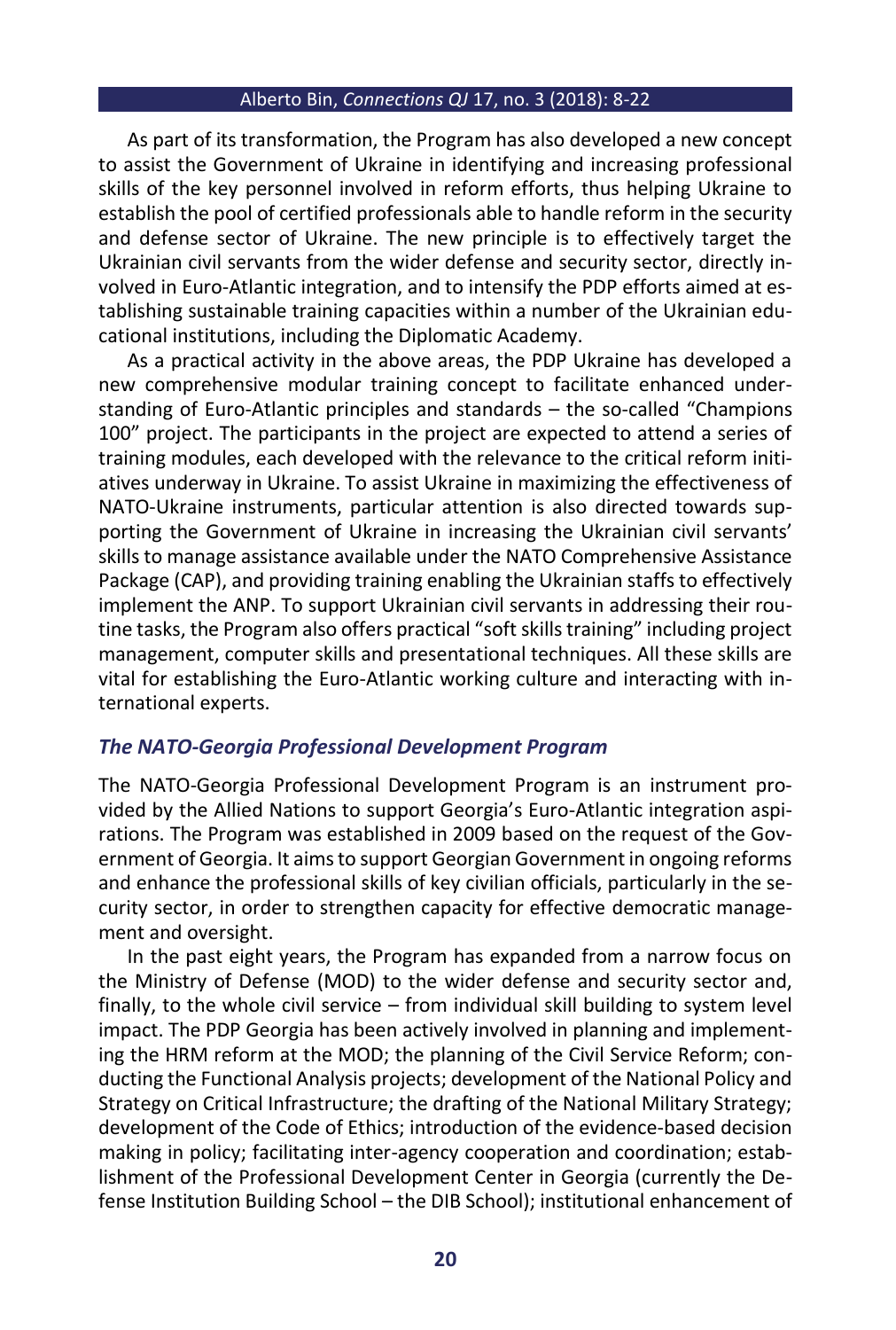governmental professional development entities; "training of trainers" activities; development of handbooks, manuals and educational videos; engagement in strategic defense planning and the Total Defense concept; and support of the cyber security development at a national level.

Following its transformation in 2016, the Program's ultimate objective is to ensure a positive impact on Georgia's public sector development by creating a lasting legacy that can support the country's NATO aspirations beyond the Program's life-span. Specific priorities of the Program in the current phase aim to continue:

- supporting the Georgian Government in key ongoing reforms with a specific emphasis on defense and security including in the areas such as defense and security architecture building and critical infrastructure policy development and implementation;
- ensuring coherence with the NATO instruments in Georgia including in the framework of the Annual National Program of Georgia, and, last but not least,
- contributing to maximizing the effectiveness of parliamentary oversight over the defense and security sector.

# **Conclusion**

Since the adoption of the PAP-DIB in 2004, NATO has developed a set of DIB instruments aimed at translating its objectives into action. Focused on various aspects of DIB, these programs of practical cooperation contribute to developing capacities necessary to increase the effectiveness of civil and democratic control of security forces. Regardless of whether they aim to enhance ways in which nations develop and manage their defense and security sectors, seek to assist nations to promote good governance in their security structures, address corruption as a security risk, enhance their defense education, increase skills of their personnel or provide expertise in modern HRM, they are all intended to address the prerequisite of achieving democratic progress and maintaining stability, that is, a modern and democratically-managed security sector which is respected and trusted by the society.

Obviously, as NATO's and partner experience shows, the success of DIB is dependent upon several factors including credibility of DIB interventions, their continuity, and the political buy-in and national ownership of reform. To the maximal extent possible, DIB activities should also be tailored to local conditions and take into account specific circumstances under which a partner government implements reforms in their defense and security sector including legacy issues and cultural factors. In addition, DIB should be addressed in the context of a national security architecture of a partner nation, rather than sectoral requirements, in order to avoid fragmentation of effort and ensure a lasting and positive impact on the security sector, taken as a whole.